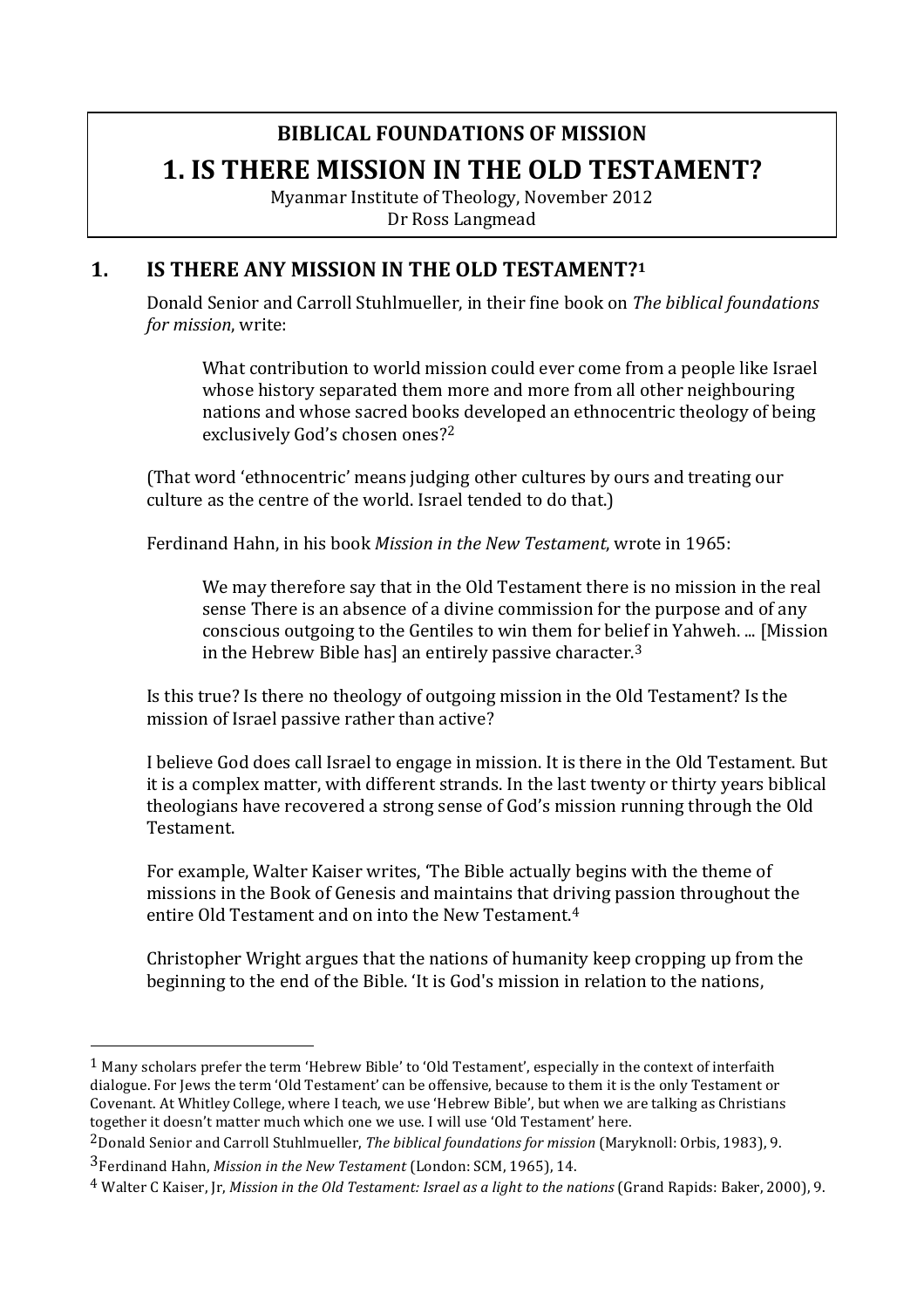arguably more than any other single theme, that provides the key that unlocks the biblical grand narrative.'<sup>5</sup>

And Timothy Tennent says, 'From the opening chapters of Genesis ... we are confronted with a personal God who is not silent, a God who acts, and a God who sends.'6

#### 2. **INTERPRETING THE BIBLE**

 

When we look at the Bible the first thing to be aware of is that the Bible doesn't contain just one view of mission but many. Some of these add to each other's picture, enriching it. But some biblical views are in tension—they actually compete and disagree. So we are forced to interpret what we read. We need to wrestle with different layers of meaning. We need to interpret the parts in the light of the whole.

The Bible is the result of a dynamic process in which Israel and then the early church, under the revealing influence of God, grappled with what was happening to them, interpreted these events, and tried to respond to it in their own lives. It contains their misunderstandings and failures as well as their insights and experiences of God. A lot of the material was gathered by telling stories and remembering them orally. It was only after generations that it was set down in writing. Most of it was edited many times by prophets, or scribes, or schools of scholars. As it was edited its theology often changed as understandings changed. Even centuries after Jesus lived, the material was changing, and there was disagreement about what should be considered part of the Bible.

In about the 4thC, when the church finally fixed the list of books to be considered canonical (authoritative), there were still disagreements, and even today the Catholic and Orthodox churches use a slightly different Bible from the Protestant one.

So, we can't treat the Bible as a flat book where every text is of equal value, where everything is literally the word of God and where any single text can be pulled out and used to prove a theological point. The Bible has highs and lows. Some parts shine with the nature of God; other parts reflect the understandings of the times. For example, there are parts of the Psalms which are full of revenge and self-righteousness. These are more like 'words to God' than 'words from God'.<sup>7</sup> These are to be interpreted in the light of the sayings of Jesus, and not the other way around.

So there are three steps in interpreting the Bible. We need, first, to be aware of the differing strands in the Bible. Second, we need to look for the general directions of scripture. And third, we need to use the life and teaching of Jesus, who reveals God to us definitively, as the key to understanding everything else. In theological terms, Jesus

<sup>&</sup>lt;sup>5</sup> Christopher *I H Wright, The mission of God: Unlocking the Bible's grand narrative* (Downers Grove, IL: InterVarsity, 2006), 455.

<sup>&</sup>lt;sup>6</sup> Timothy Tennent, *Invitation to world missions: A Trinitarian missiology for the twenty-first century (Grand* Rapids: Kregel, 2010), 105.

<sup>&</sup>lt;sup>7</sup> Howard Neil Wallace. *Words to God. Word from God: The Psalms in the prayer and preaching of the church* (Aldershot, UK: Ashgate, 2005).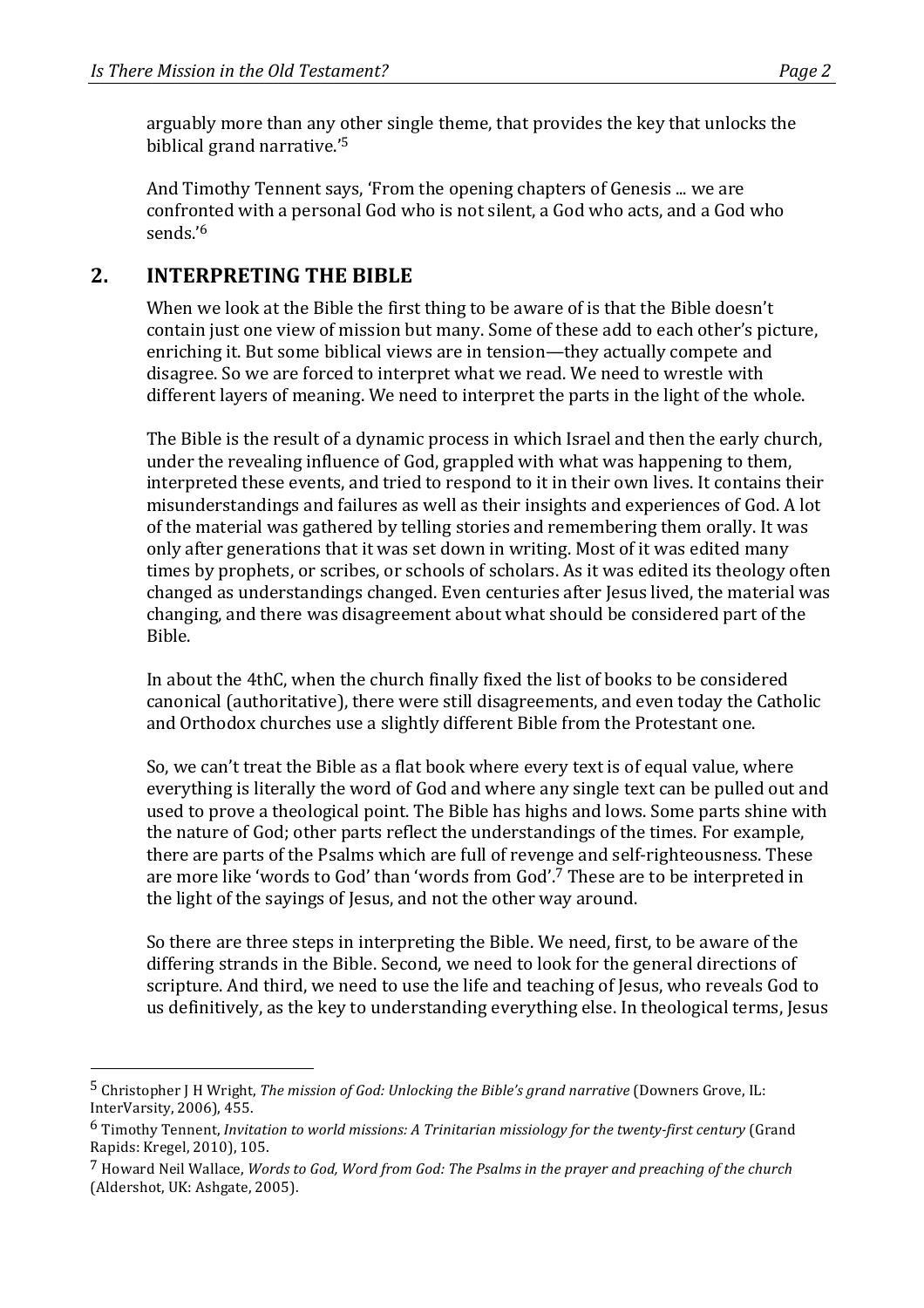is the hermeneutical key, that is, the interpretive key that unlocks our ability to interpret the Bible.

#### **3. GOD CHOOSES A PARTICULAR PEOPLE: ELECTION**

There are two major strands in the Old Testament, what Lucien Legrand calls the twin poles of Israel's mission.<sup>8</sup>

The first is the **universal** strand, in which God is the God of all, and Israel has a part in bringing all nations to God.

The second is the **particularist** strand, in which Israel is seen as special. Israel is chosen by God to be blessed and to be a blessing. It is the particular nation with whom God makes covenants.

Let's look first at the particularist strand. This is the theology of election that we find in the Old Testament. It means that Israel was very conscious of being 'elected', that is, chosen by God as a special people in covenant with God.

In Exodus 6:7, we read God's call to Moses:

'I will make you my own people, and I will be your God. You will know that I am the Lord your God when I set you free from slavery in Egypt.'

Israel saw herself as God's special possession (Ex 19:5, Deut 7:6, Ps 135:4, Mal 3:17). She saw herself as an unloved child picked up and nurtured by God (Ez  $16:1-8$ ). She saw herself as God's bride (Hosea, Is 50:1), as the sheep nurtured by God the shepherd (Ps 23), and as God's beloved (Hos  $3:1$ ).<sup>9</sup>

Israel was called by God to enter into a covenant, a promise to live a certain way and be loyal to God. This involved rituals of purity and separation, and we can understand that this sense of identity helped Israel to survive when surrounded by enemies. It was a small nation in the middle of empires. It worshipped one God in the middle of nations which worshipped idols and many gods.

But there are times when Israel took this feeling that they were the centre of the world even further. In Deuteronomy 7 we read:

The Lord your God will bring you into the land which you are going to occupy, and he will drive many nations out of it. ... When the Lord your God places these people in your power and you defeat them, you must put them all to death. Do not make an alliance with them or show them any mercy. (Deut  $7:1-2$ )

Do this because you belong to the Lord your God. From all the peoples on earth God chose you to be God's own special people. (Deut 7:6)

<sup>8</sup>Lucien Legrand, *Unity and plurality: Mission in the Bible* (Maryknoll: Orbis, 1988), 8.

<sup>&</sup>lt;sup>9</sup> Legrand, *Unity and plurality*, 9. Lots of references given by Legrand.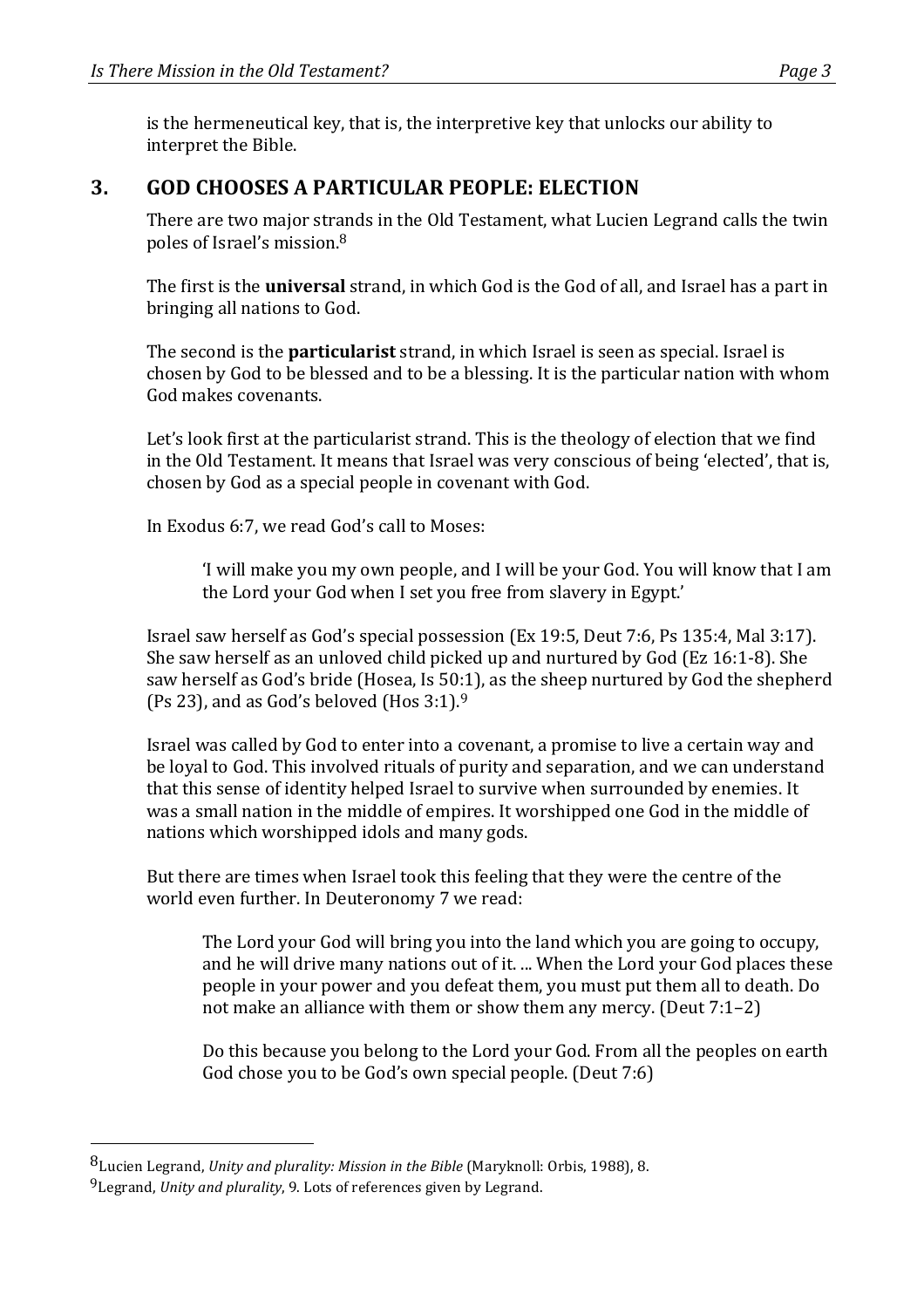Israel understood God to be promising a land to them. She understood God to be telling them to drive out the people who lived there already, and to put to death anyone who is left. Today we would call this ethnic cleansing (moving a whole people out), massacre (killing many people) and genocide (the wiping out of a whole people).

How can this be part of a theology of mission? Where do we find the God we know through Jesus, in this terrible treatment of people in their own land?

We have to say that there are parts of the Old Testament where it does seem as if Israelites thought that God was only interested in them. This is the particularist strand which we can find in many passages. It's the self-centred view of election, which says that God will look after us because we are God's favourites.

### **4. GOD HAS COMPASSION FOR ALL NATIONS: UNIVERSALISM**

But what is Israel chosen to do? What is the role she is chosen for? Here we find the beginnings of a more universal approach.

In Genesis 12 we read that Israel will be blessed and made famous, and that through her God will bless all nations. The context is this: Abram is settled in a place called Ur, with his family and his sheep, oxen and donkeys. He's very comfortable. Then he hears a call from God to pull up his tents and travel to a far-away place, not knowing where he will end up.

Now the LORD said to Abram, 'Go from your country and your kindred and your father's house to the land that I will show you. I will make of you a great nation, and I will bless you, and make your name great, so that you will be a blessing. ... [In] you all the families of the earth shall be blessed. (Gen  $12:1-3$ )

Abram (later called Abraham) was the father of Israel. God was making promises, but also saying that God would use Abraham to bring blessing to the nations. Abraham would be an instrument of God's mission.

So Israel's election, her chosen status, occurs for the sake of blessing all nations.<sup>10</sup> 'God deals with one people, Israel, in order to deal with the world.<sup>'11</sup>

Although in the earliest times Israel seems to have seen Yahweh as a local God, very early it began to say that other gods were nothing compared to Yahweh, and that Yahweh was the one true God, the creator of all.

These two sides of God, the particular God who chooses Israel and acts in history, and the universal God who created everything and blesses all nations, were not always integrated in the Old Testament.

Let's take a few more examples of the universal tendency.

<sup>10&</sup>lt;sub>Kaiser</sub>, *Mission in the Old Testament*, 7.

<sup>&</sup>lt;sup>11</sup> Roger E Hedlund, *The mission of the church in the world: A biblical theology* (Grand Rapids: Baker, 1991), 32.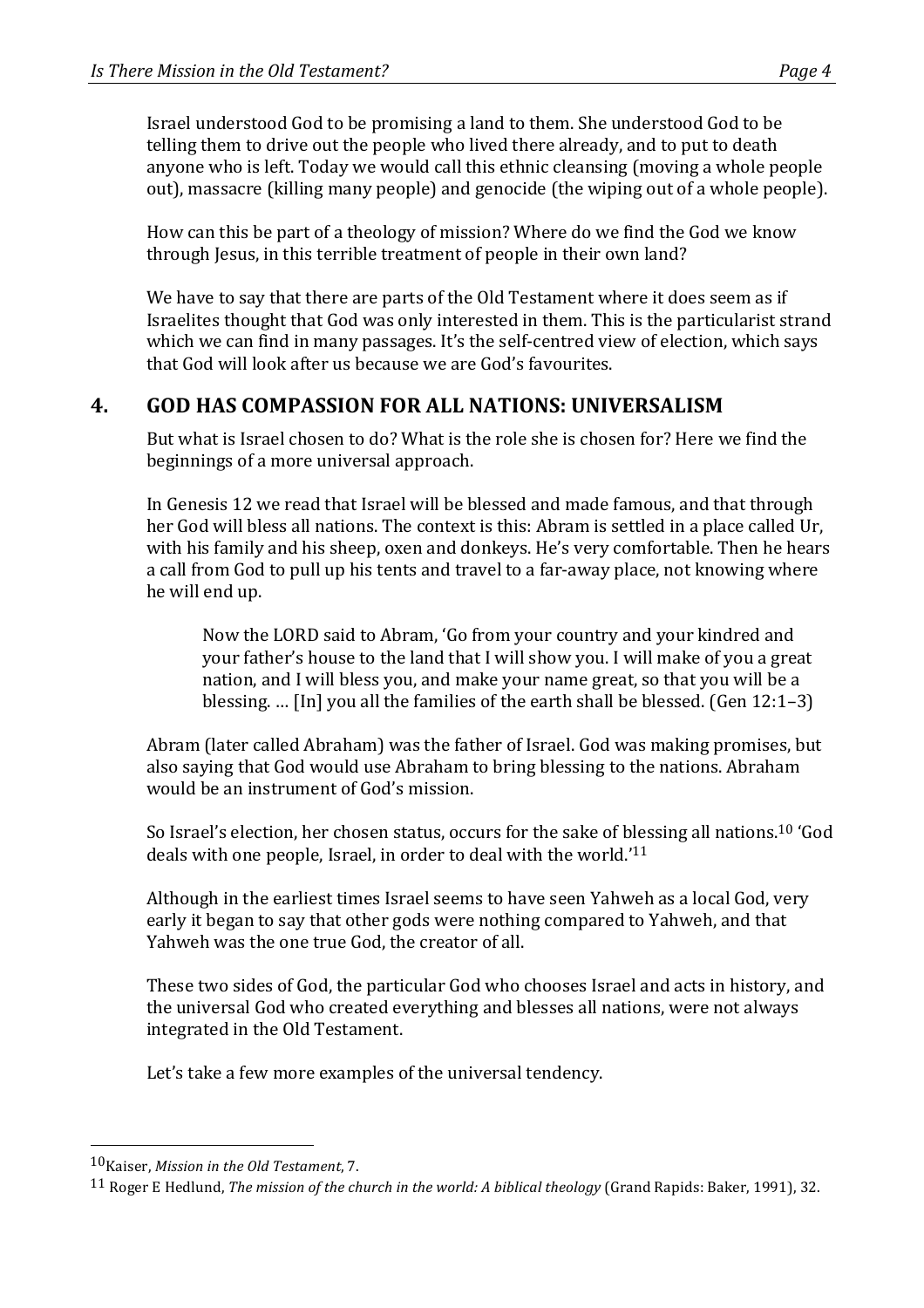In Exodus 5 and 6, God's power was asserted over the Egyptian Pharaoh (Ex 5:2, 6:1). In Psalm 95:4, the God of Israel was also the God who holds the deepest caves and the highest mountains of the world in God's hands. In fact we see in some of the Psalms the clearest assertion of God's reign over all creation. For instance, Psalm 96:7-8:

Give to the Lord, you families of nations, give to the Lord glory and praise; give to the Lord the glory due to his name!

Kaiser says this is a good example of the universal mission of the Israelites, with God's love clearly reaching out to others.<sup>12</sup>

But we have to be cautious here. The universalism expressed here is an early type, in which the world is being summoned to Jerusalem to worship God. So it is not God going out to the nations, or Israel going out, but the Zion (Jerusalem) being the centre of the world.

This is mission as inviting others to come in, to join Israel.<sup>13</sup> All nations are seen as coming to the mountain of the Lord in Jerusalem. Scholars debate whether Israel was ever called by God to go out to the nations as well.<sup>14</sup> This does not seem to happen until Jesus sends his disciples out to announce the Good News to the ends of the earth.

#### *Question*

As you have learnt about Israel in the Old Testament over the years, which dimension *have you heard the most about—their special, covenanted relationship with God? Or their role as a light to the nations?* 

# **5.** THE GOD OF CREATION

We have so far focused on God's relationship with humanity in the Old Testament. But the Bible begins with the creation of the heavens and the earth (Gen 1) and ends with a vision of a new heavens and a new earth (Rev 21). The Old Testament is full of praise for God the creator. I have just mentioned that very early in Israel's history Yahweh became no longer a local god but the God of all creation.

We could say that the mission of God encompasses right relationships between God and creation, which includes relationships between humans and God, humans and each other and humans and God's creation. So care for creation is part of the mission of God's people.

 

14 Ott, Strauss and Tennent, *Encountering theology of mission*, 21–22.

<sup>12&</sup>lt;sub>Kaiser, Mission in the Old Testament, 34.</sub>

<sup>&</sup>lt;sup>13</sup> Many label it 'centripetal mission'; centripetal forces bring objects to the centre. See Johannes Blauw, *The missionary nature of the church: A survey of the biblical theology of mission* (Grand Rapids: Eerdmans, 1962), 34; James Chukwuma Okoye, *Israel and the nations: A mission theology of the Old Testament* (Maryknoll: Orbis, 2006); Craig Ott, Stephen J Strauss and Timothy C Tennent, *Encountering theology of mission: Biblical foundations, historical developments, and contemporary issues* (Grand Rapids: Baker Academic, 2010), 23.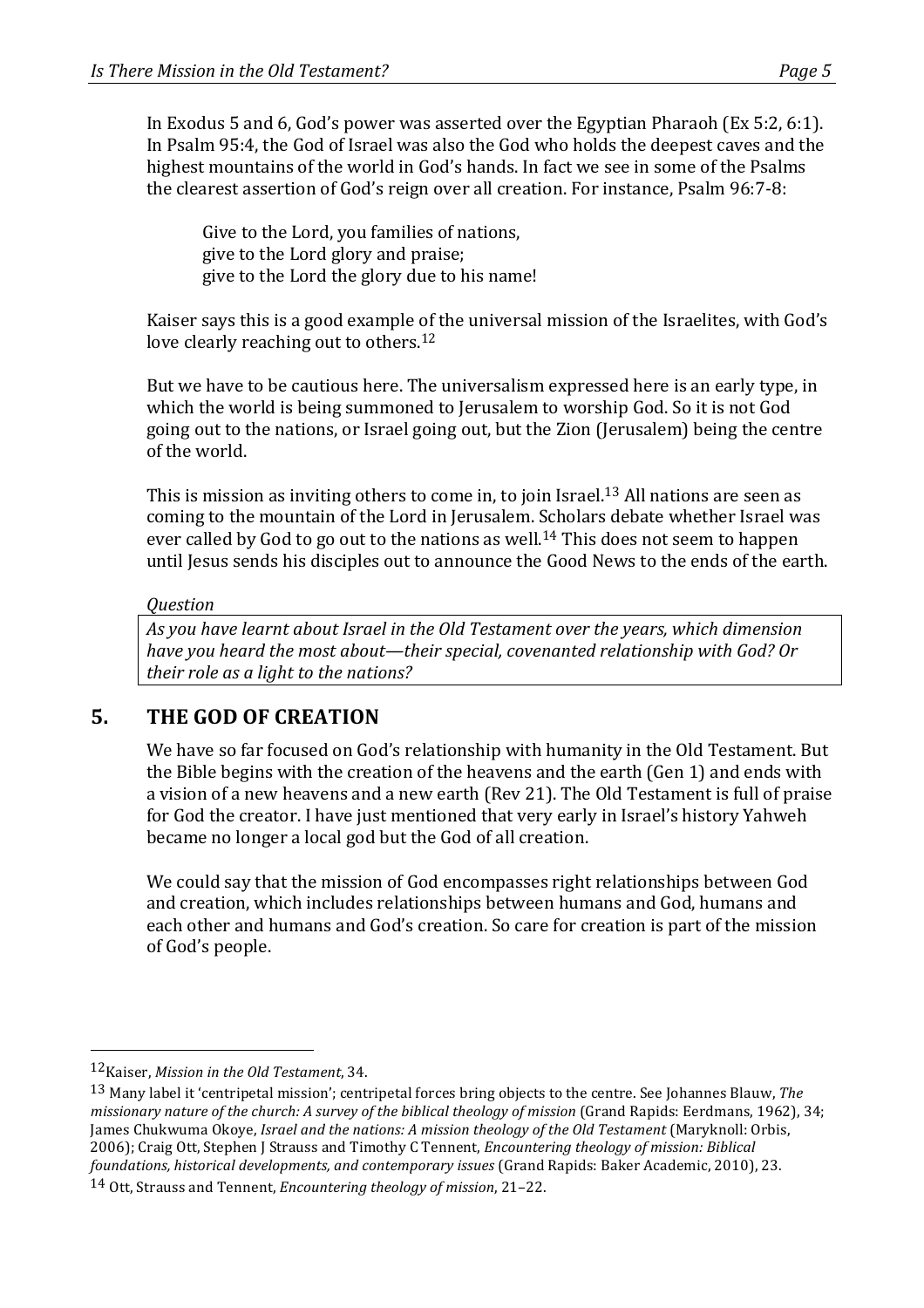Christopher Wright says:

Creation is one of the major themes in biblical theology. So it would be astonishing if it did *not* have a significant place within a biblical theology of mission. And indeed it *is* astonishing, and very sad, that it has had such an insignificant, virtually non-existent place in the biblical theology of so many Christians who like to claim that they are 'biblical' in all things.<sup>15</sup>

While the first creation story in Genesis speaks of ruling over the earth (Gen 1:28), the second story softens the role quite a bit:

The LORD God took the man and put him in the garden of Eden to till it and keep it.  $(Gen 2:15)$ 

The word for 'till', which we usually understand to mean 'garden', or 'break up the soil', actually means 'to serve' (*abad*). The word for 'keep it' means to protect and care for it.<sup>16</sup> So the mission of humanity towards the creation is to serve and protect it. There are three reasons given in the Old Testament for ecological mission.

# **a. We Are to Join Creation in Praising God**

Creation exists to give glory to God. So our mission is to care for creation and to join it in praising God.

King David (when announcing the building of the temple by Solomon) linked God's care for Israel with God's greatness as creator in a powerful prayer in 1 Chronicles 29:

Blessed are you, O LORD, the God of our ancestor Israel, forever and ever. 

Yours, O LORD, are the greatness, the power, the glory, the victory, and the majesty; for all that is in the heavens and on the earth is yours; yours is the kingdom, O LORD, and you are exalted as head above all ... And now, our God, we give thanks to you and praise your glorious name. (1 Chron 29:10–12)

In Psalm 104, perhaps the most famous creation psalm, we read a long list of wonderful things God has made on earth, from animals to mountains. It finishes like this:

May the glory of the LORD endure forever; may the LORD rejoice in his workswho looks on the earth and it trembles. who touches the mountains and they smoke. I will sing to the LORD as long as I live; I will sing praise to my God while I have being. (Ps 104: 31–33)

<sup>15</sup> Christopher *J* H Wright, *The mission of God's people: A biblical theology of the church's mission* (Grand Rapids: Zondervan, 2010), 49.

<sup>16</sup> Wright, *The mission of God's people*, 51.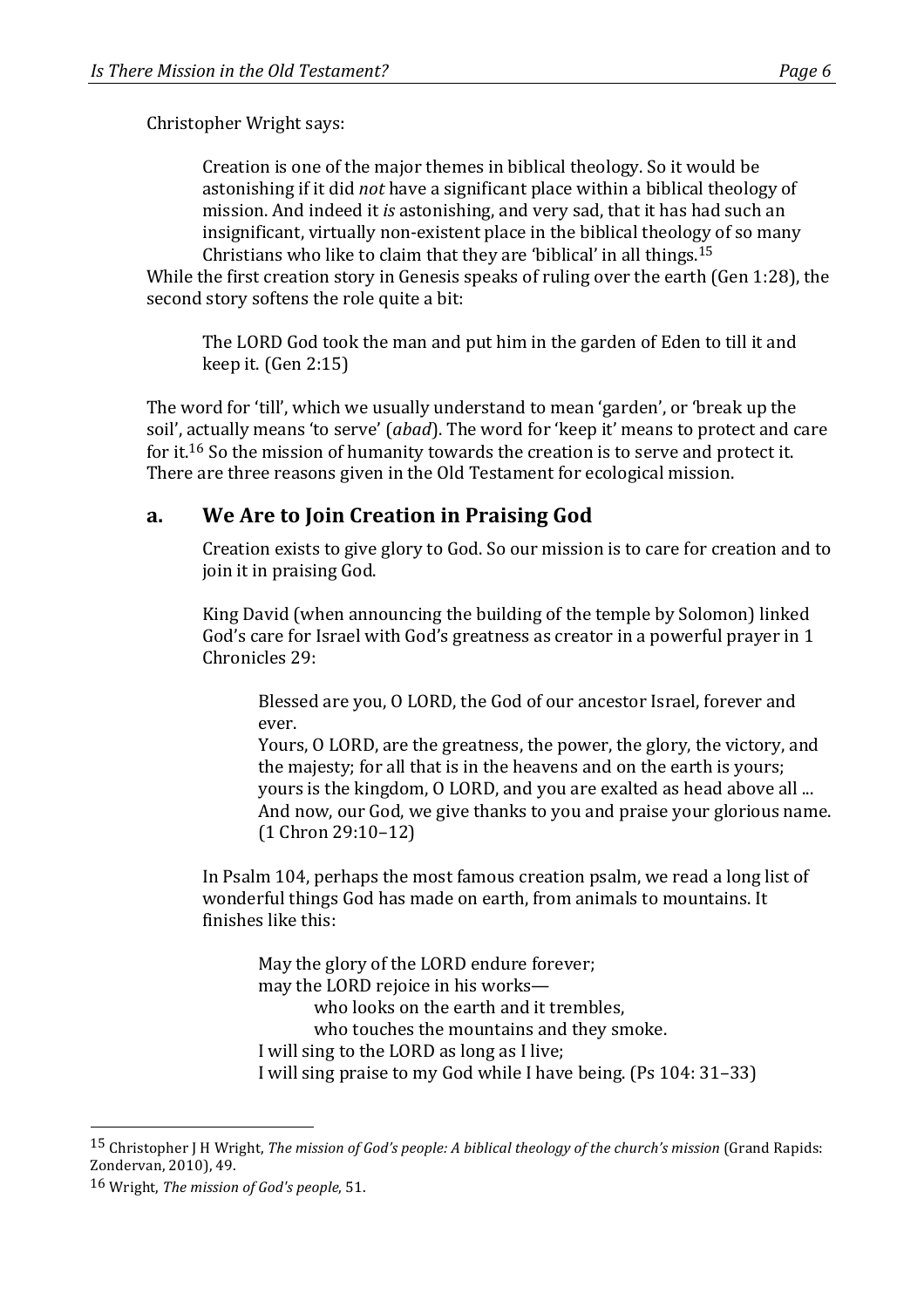### **b.** Our Wellbeing Is Bound up Together

There is a close link in the Old Testament between how well humans are doing and how well the earth is doing. The earth suffers when humans sin. The prophet Hosea points this out to Israel, and we today need to listen to it too:

Hear the word of the LORD, O people of Israel; for the LORD has an indictment against the inhabitants of the land. There is no faithfulness or loyalty, and no knowledge of God in the land. Swearing, lying, and murder, and stealing and adultery break out; bloodshed follows bloodshed. Therefore the land mourns, and all who live in it languish; together with the wild animals and the birds of the air,

even the fish of the sea are perishing. (Hos  $4:1-3$ )

### **c. God's Redemption Includes Creation**

We read in Psalm 96 that the whole creation looks forward to the coming reign of God.<sup>17</sup>

O sing to the LORD a new song; sing to the LORD, all the earth. Let the heavens be glad, and let the earth rejoice; let the sea roar, and all that fills it; let the field exult, and everything in it. Then shall all the trees of the forest sing for joy before the LORD; for he is coming. for he is coming to judge the earth. He will judge the world with righteousness, and the peoples with his truth.  $(Ps 96:1,10-11)$ 

We find a similar vision in Isaiah 65, where the prophet speaks of a new heavens and a new earth being formed when God comes in power, creating a society that is joyful, just, peaceful and 'ecologically safe'.<sup>18</sup>

# **6. GOD'S DESIRE TO ESTABLISH SHALOM**

The mission of God in the Old Testament includes the desire for humans to live well in obedience to God. The Hebrew word for the state of peace and wellbeing God wants for all is *shalom*.

The laws of Moses, if they are kept, lead to a good and just society. Although Israel failed to live up to them, these laws included several principles which still challenge societies today. There was to be no poor in Israel because they were to be looked after in various ways. There was to be justice in the land. Ecological principles (such as

<sup>17</sup> Wright, *The mission of God's people*, 56.

<sup>18</sup> Wright, *The mission of God's people*, 58.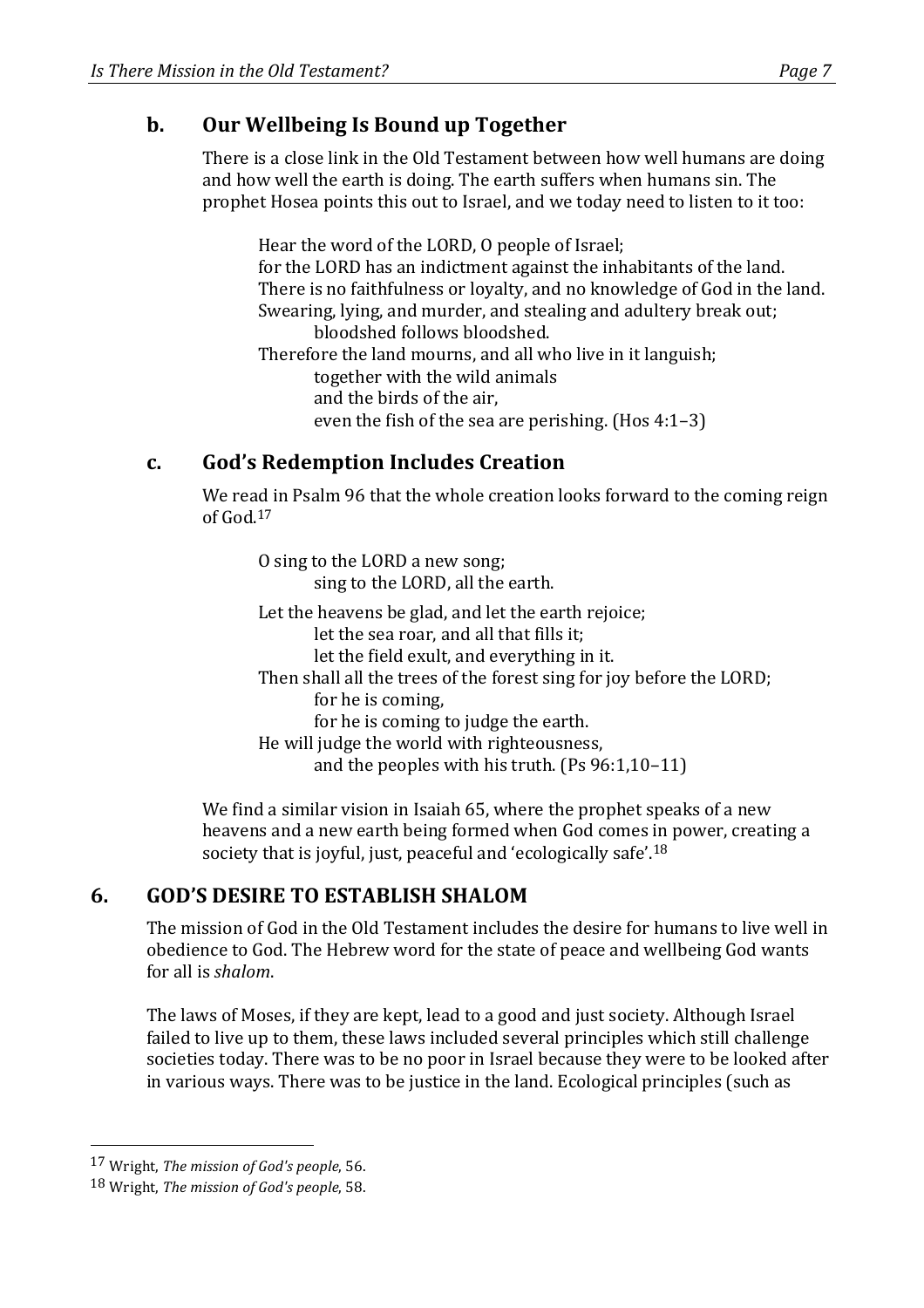leaving land fallow every seven years) were aimed at sustainability. Minority groups were guaranteed human rights. And foreigners were welcomed.<sup>19</sup>

The prophets were a strong voice reminding Israel when she strayed from this path. They named injustice and corruption when it occurred. They said it was a failure to live up to the covenant. The covenant God established with Israel was fist of all about worshipping God alone, but it entailed living rightly as well. It involved obedience and loyalty. In this way Israel was meant to be a light to the nations, glorifying God by her service to God.

The prophets also reminded Israel that she had not earned God's favour but had been freed from Egypt in the Exodus because of God's love and compassion. They reminded Israel that she owed her very existence to God's liberating and compassionate action in the Exodus. Her election was due to God's love and not any qualities she might have possessed. The Exodus was the cornerstone of Israelite faith. What distinguished God from other gods was compassion for the unworthy, for the helpless, for the small and unlovely.

[God] cares for orphans and protects widows, gives the lonely a home to live in and leads prisoners out into happy freedom. (Ps 68:5-6)

The prophets kept reminding Israel that she had been chosen *for service*, and that when she became smug her election lost its meaning. In Amos 3:2 we hear the voice of God judging Israel:

'Of all the nations on earth you are the only one I have known and cared for. That is what makes your sins so terrible, and that is why I must punish you for them'.

On the positive side, the prophets held out a vision for a peaceful and just society. Their suggestions are very relevant to us today, as we live in unjust societies and struggle to know how to engage in mission in evil times.

Jeremiah wrote to Israelites who were in exile in Babylon. In Jeremiah 29 he gives wonderful advice to those who are tempted to withdraw from the society in which they live. He writes:

Build houses and live in them; plant gardens and eat what they produce.

Take wives and have sons and daughters; take wives for your sons, and give your daughters in marriage, that they may bear sons and daughters; multiply there, and do not decrease.

But seek the welfare of the city where I have sent you into exile, and pray to the LORD on its behalf, for in its welfare you will find your welfare. (Jer 29:5–7)

<sup>19</sup> Hedlund, *The mission of the church*, 76-79.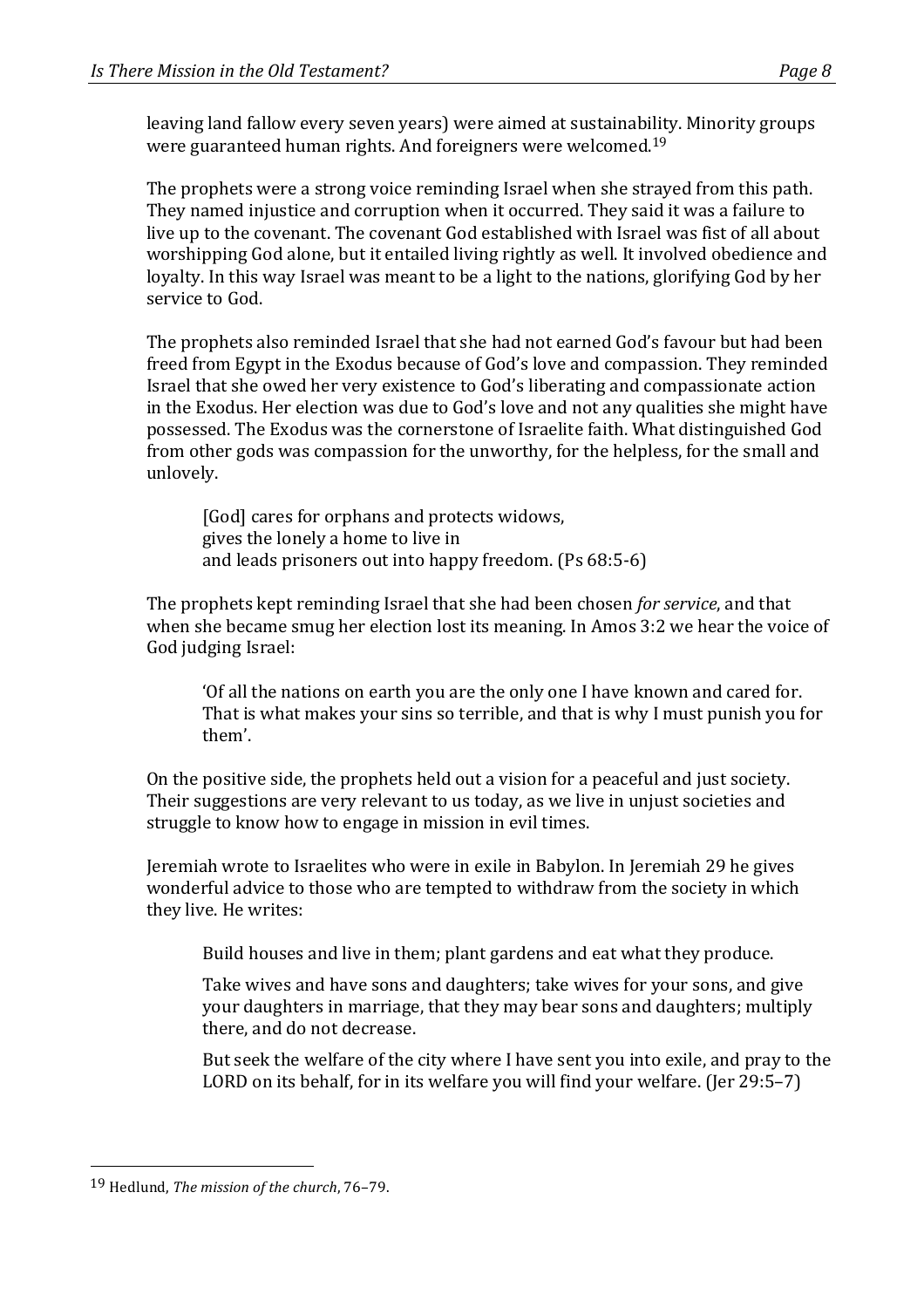We find a similar vision in Isaiah 65.

Raymond Fung has taken up this vision in Isaiah and suggested that we use it as a guide for evangelism within our congregations. He invites us to commit ourselves to it, saying 'We believe in a God who protects the children, empowers the elderly, and walks with working men and women'. He thinks that others will join Christians in working towards this vision and that they will be attracted to a God like this and a Jesus who has special compassion for the poor and a vision for a new kingdom which is safe and just. $20$ 

The visions of Jeremiah and Isaiah remind us that the Old Testament is full of passages looking forward to God's redeeming and transforming activity, establishing shalom here amongst us.

*Question*

*Isaiah is quite specific* when he spells out what shalom means in a society. He mentions *long life, owning our own houses and fruit trees, and benefiting from our labour. What* specific aspects of shalom would you like to see in your society?

### **7. GOD'S CONCERN FOR THOSE BEYOND THE COVENANT**

From the beginning God was concerned for all humanity. We can start with creation, where God's creativity is poured out in the whole of creation. The first eleven chapters of Genesis are not about Israel but about God's dealings with all the nations. (By the way, the word 'nations' here means 'peoples', ethnic groups or kinship groups.<sup>21</sup>) These chapters include the creation stories, the Adam and Eve stories and the story of the flood.

The covenant with Abraham in Genesis 12 is the clearest expression of God's mission in the Old Testament. It shows that God is the source of mission and the one who takes

<sup>&</sup>lt;sup>20</sup> Raymond Fung, *The Isaiah vision: An ecumenical strategy for congregational evangelism* (Geneva: World Council of Churches, 1992), 2.

<sup>21</sup> Tennent, *Invitation to world missions*, 108.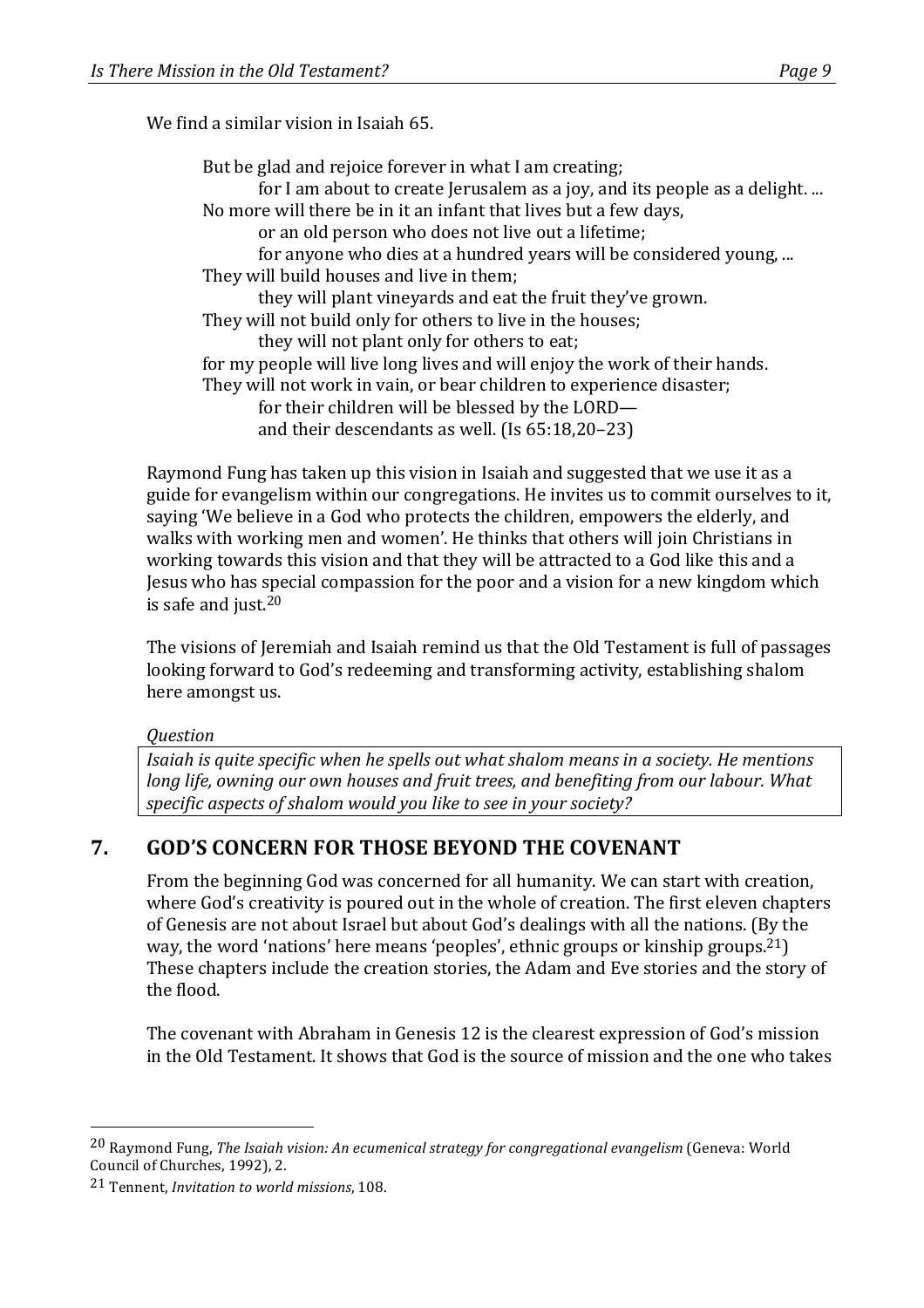the initiative. It shows that God is a sending God. And it shows God's heart for all nations.22

The book of Jonah shows this well. It is one of the missionary highpoints of the Old Testament. It is all about God's love and concern for peoples outside the Jewish covenant. Jonah is sent to preach forgiveness to the people in Nineveh.

It is the classic expression of God's compassion and God's expectation that Israel would respond with compassion towards others. It is a story of a missionary without a missionary's heart. God sent Jonah with a message of grace. He tried to go anywhere else but Nineveh and jumped on a ship to Tarshish, which is what led to the storm at sea and Jonah being swallowed by a fish. Eventually Jonah, having been saved by God, got to Nineveh and preached as he had been asked to. To his surprise, the Ninevites responded with repentance. But Jonah, who knew something of God's grace but couldn't accept it, tried to stop them being pardoned. What an irony! The message of Jonah, says David Bosch, is a call to Israel to allow herself to be converted to a compassion comparable to that of God, a compassion that knows no boundaries.<sup>23</sup> Why is Jonah angry? Because God treats those outside the covenant in the same way as those within the covenant.

# 8. **POINTING FORWARD TO THE MESSIAH**

Despite the mission of God, despite God's desire to establish shalom, despite God's covenant with Israel—Israel failed to live up to the covenant. She often cut herself off from those around her. She often let injustice and corruption and idolatry flourish. She often wanted the blessings of covenant without the service.

In the later years of her history, the prophets began to look forward to a time when a specially anointed servant of God would come and bring the peace and justice they longed for. They called this person the Messiah, meaning 'the anointed one'.

This leads us to another missionary highpoint of the Old Testament, the four Servant Songs of the second part of Isaiah, which spans Isaiah 40 to 55 (Is  $42:1-9$ ,  $49:1-6$ , 50:2–9 and  $52:13-53:12$ ).<sup>24</sup> Here we can see the mission of God clearly, to be carried out by God's servant in the future.<sup>25</sup>

From the first servant Song:

Here is my servant, whom I uphold, my chosen, in whom my soul delights; I have put my spirit upon him; he will bring forth justice to the nations.  $(Is 42:1)$ 

I am the LORD, I have called you in righteousness,

<sup>22</sup> Tennent, *Invitation to world missions*, 110–112.

<sup>&</sup>lt;sup>23</sup>David J Bosch, *Witness to the world* (London: Marshall, Morgan & Scott, 1980), 53.

<sup>&</sup>lt;sup>24</sup> Hedlund, *The mission of the church*, 110-119.

 $^{25}$  Scholars are not sure who this servant is, either a person or the whole of Israel. It is Christians who later identify the servant as Jesus.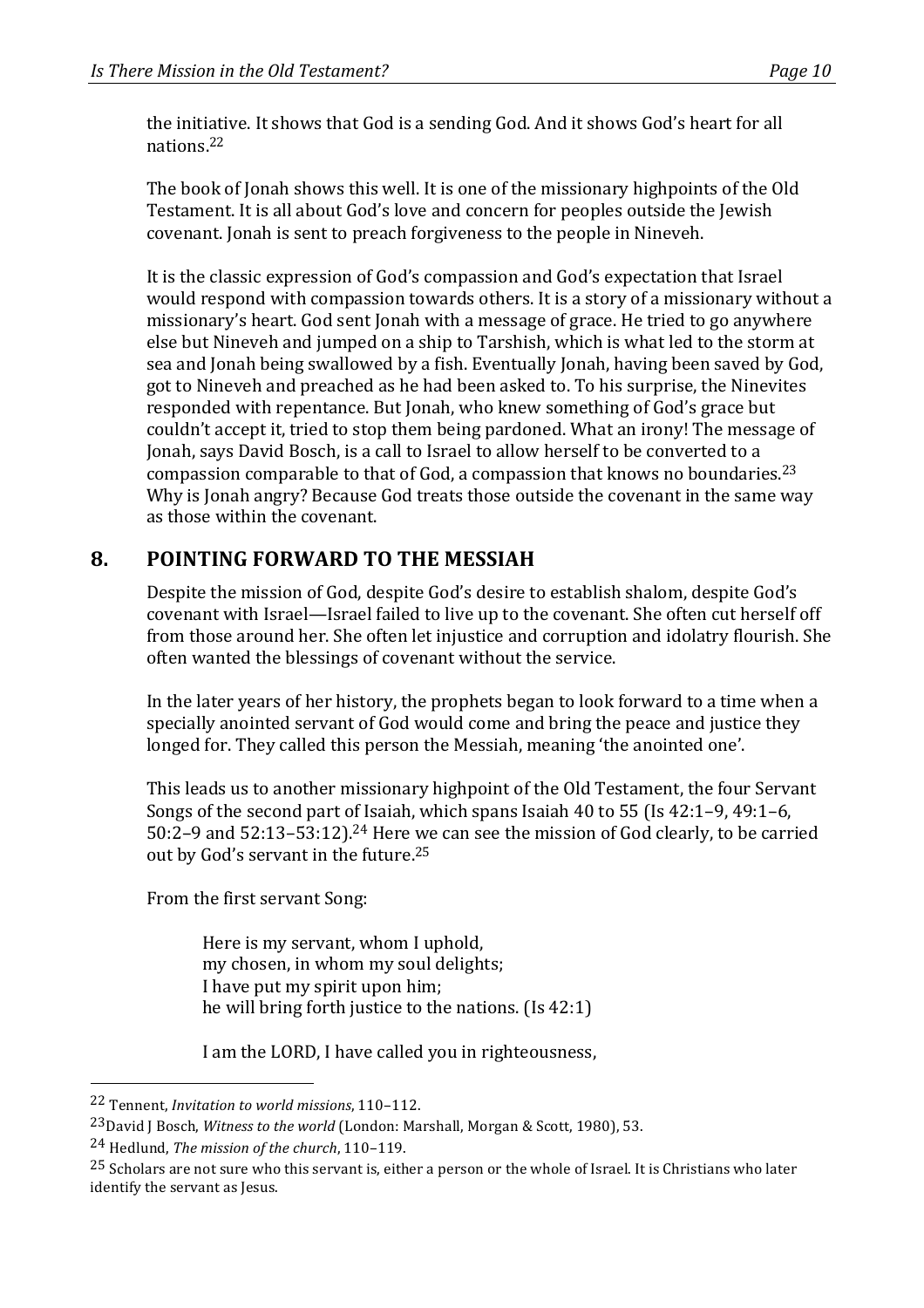I have taken you by the hand and kept you; I have given you as a covenant to the people, a light to the nations, to open the eyes that are blind, to bring out the prisoners from the dungeon, from the prison those who sit in darkness.  $(1s 42:6-7)$ 

#### From the second Song:

I will give you as a light to the nations, that my salvation may reach to the end of the earth.  $(Is 49:6)$ 

Again we see that it is God's mission. God is a sending God. The scope of this mission is global. And we see hints of the role of Jesus in the suffering that is a necessary part of redeeming the nations. This wonderful missionary vision in the Servant Songs is a natural foundation for the mission of Jesus and the mission to the Gentiles undertaken by Paul.<sup>26</sup>

#### **9. BOTH THEMES OCCUR IN A COMPLEMENTARY WAY**

Summarising these major themes in the Old Testament, then, there are several things we can say.

- At first, the Old Testament seems to be all about Israel's special status in a covenant with God, chosen and separate.
- But the call to Abraham shows that Israel's election is for service—in order to be a channel for blessing all nations.
- At best, Israel seems to have been called to be alight to the nations, though probably not called to 'go out' across cultures. At the worst, however, she does not live up to the covenant and sees herself as God's favourite nation.
- God's mission is for all creation to be in right relationship, praising God and flourishing.
- God is concerned for all the nations, even outside the Jewish covenant.
- God wants shalom amongst humans—peace, justice and wellbeing.
- As time goes on a vision for a future Messiah grows, along with visions of a new heavens and new earth.

So there is mission in the Old Testament, running right through it, even if Israel doesn't always understand it.

Where the Old Testament really does set the stage for mission is the constant reference to God as the God of promise, the God who acts in history to save God's people and to save all nations.

If there is a missionary in the Old Testament it is not Jonah, who went to pronounce doom rather than salvation on Nineveh.

It is not Israel, who never crossed geographical, religious and social frontiers in order to win others to faith in Yahweh.

<sup>&</sup>lt;sup>26</sup> Tennent, *Invitation to world missions*, 116-120.